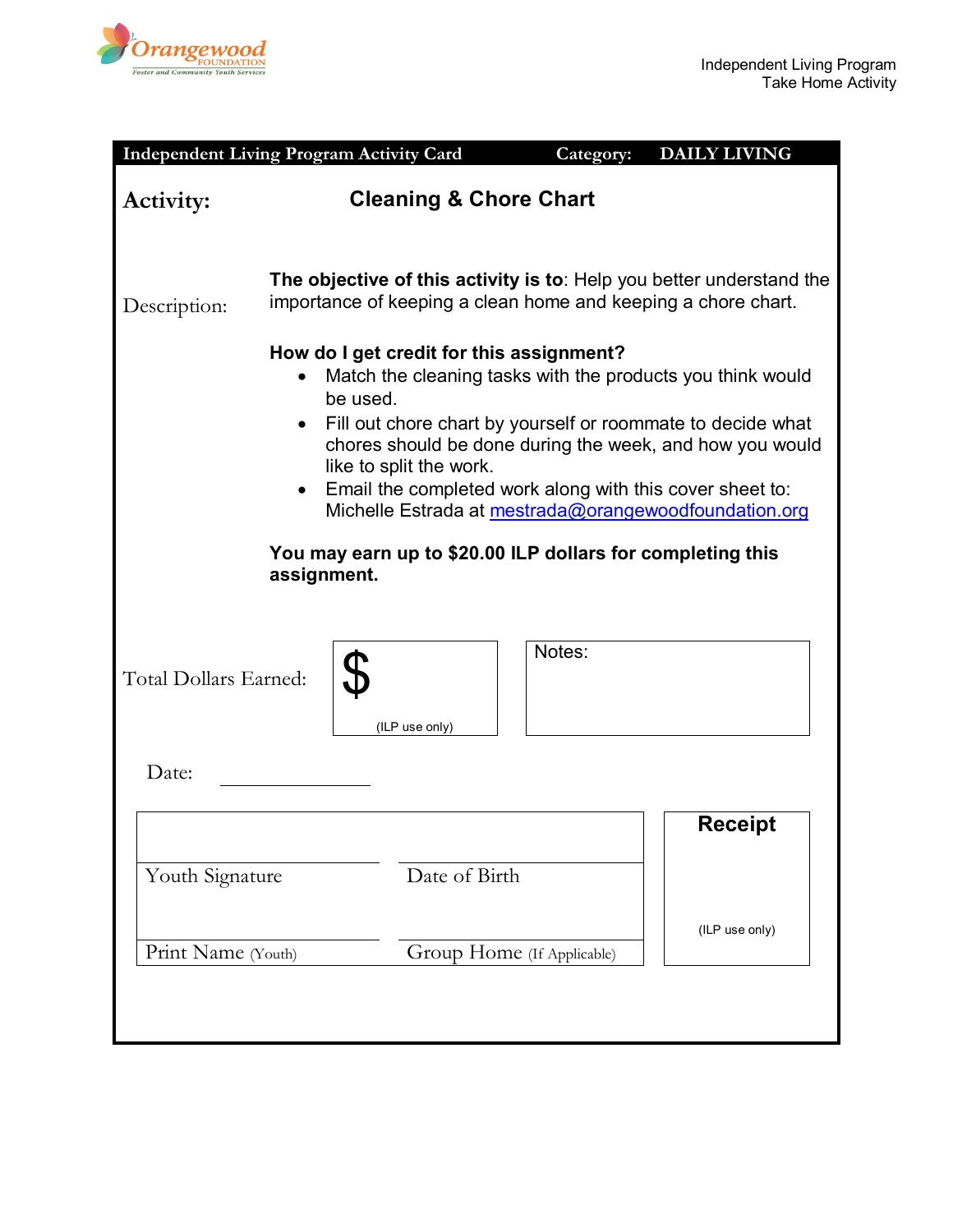

## **Why is cleaning important?**

Keeping a clean home is more than just about keeping a clean looking place, it can also affect your wellbeing. Maintaining a clean-living space can reduce allergies caused by dust and dirt that accumulates in places like desks, bookshelves, and windows. It can also be a way of reducing stress that can be brought on by having an untidy house, coming home to a clean and organized house can help keep your mind at ease so you can focus on what really matters; family, schoolwork, alone time, or even cooking!

## **Why is it important to keep a chore chart?**

A chore chart is a way of listing that helps one keep track, organize and plan house work. It is helpful to keep a chore chart to keep yourself accountable, make time for house chores weekly, and/or to track shared chores with a roommate.

**CHORE CHART ACTIVITY** Fill out chore chart by yourself or roommate to decide what chores should be done during the week, and what specific tasks you'd like to split if you are sharing responsibilities.

| Chores                                                              | Sunday | Monday | Tuesday | Wednesday | Thursday | Friday | Saturday |
|---------------------------------------------------------------------|--------|--------|---------|-----------|----------|--------|----------|
|                                                                     |        |        |         |           |          |        |          |
| Kitchen<br>-Dishes<br>-Broom<br>-Mop, etc.                          |        |        |         |           |          |        |          |
| Bathroom<br>-Toilet<br>-Shower<br>-Floors<br>-Tub, etc.             |        |        |         |           |          |        |          |
| Living<br>Room<br>-Vacuum<br>-Dust, etc.                            |        |        |         |           |          |        |          |
| Bedroom<br>-Laundry<br>-Bedding<br>-Vacuum,<br>etc.                 |        |        |         |           |          |        |          |
| Take out<br>trash<br>-Dump all<br>trash cans<br>inside the<br>house |        |        |         |           |          |        |          |